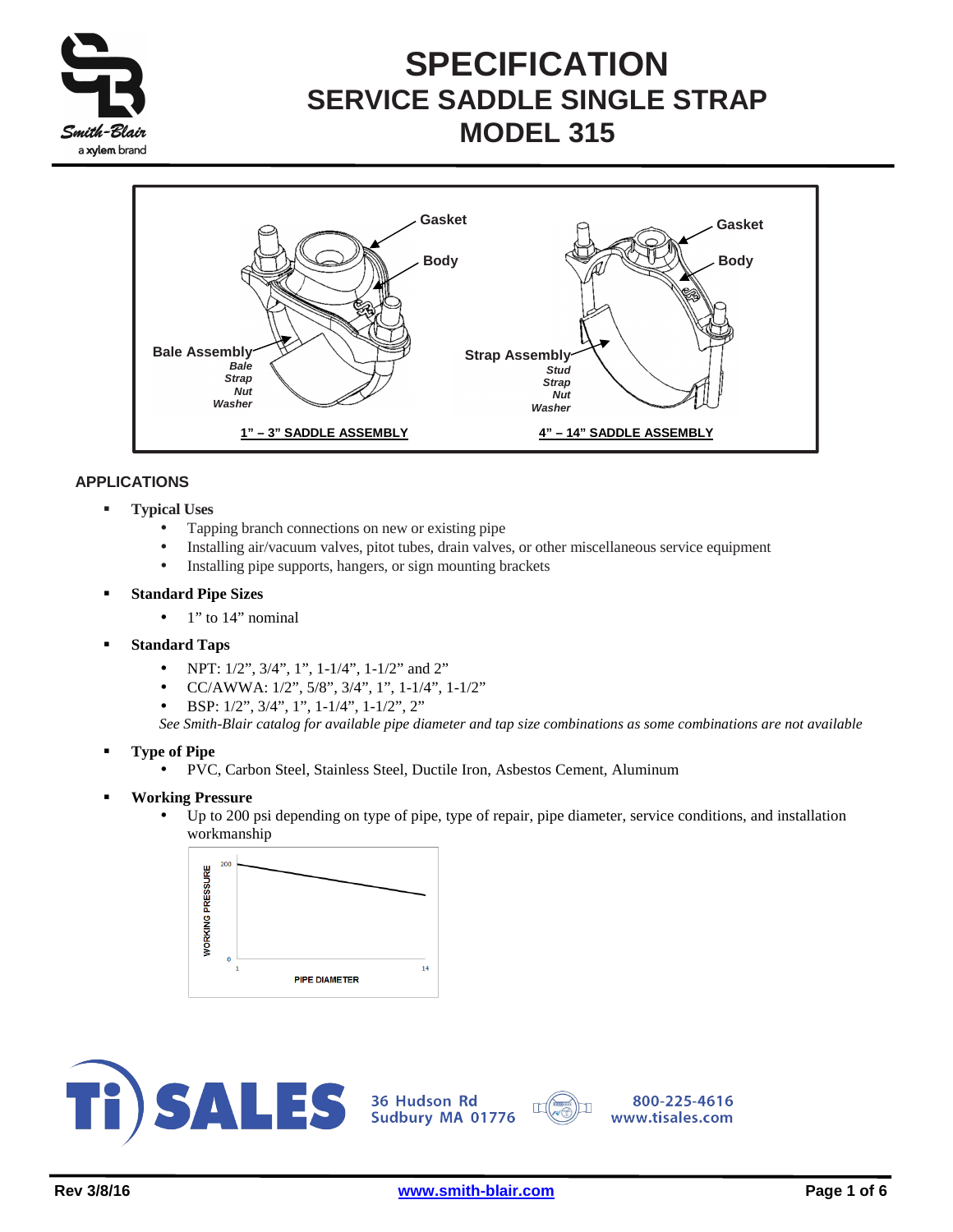

### **MATERIALS**

- **Body** 
	- Cast using Ductile Iron 65-45-12 per ASTM A536
	- Flexi-Coat® fusion bonded epoxy finish which meets application methods AWWA C213
	- Closed ear holds nut and bale in place allowing the assembly to hinge for ease of installation around pipe
	- Open ear provides easy slip on installation and removal of nuts are not required preventing lost hardware
	- Canted ears for maximum tangential tightening of bale
	- Wraparound design provides maximum pipe support, reinforcement, and sealing pressure
	- Wide skirt and heavy tapping boss provides excellent stability on the pipe
	- Single strap allows for quick installation
- **Bale Assembly** *(used only on 1" 3" nominal pipe size saddles)*
	- **Bale**
		- o Type 304 Stainless Steel per ASTM A276
		- o 1/2"-13UNC
		- o Pipe contact surface flattened to provide a wider bearing surface against pipe
		- o Rolled threads for improved physical characteristics, greater thread accuracy, and smooth surface finish
	- **Strap**
		- o Type 304 Stainless Steel per ASTM A240
		- o Formed using 14GA x 2.00" strip and welded to Bale
		- o Strap distributes load across a larger surface area preventing damage to non-rigid pipe types
		- o Relevant product information placed on strap i.e. O.D. range, part number, etc.
	- **Welding**
		- o Welds accomplished using qualified welders
		- o GMAW weld process utilized
		- o Welds passivated to preserve corrosion resistance
	- **Nut**
		- o Type 304 Stainless Steel GR. 8 per ASTM A194
		- o Fluoropolymer coated to prevent galling
		- o 1/2"-13UNC, Heavy Hex Semi-Finished
	- **Washer**
		- o Type 304 Stainless Steel per ASTM A240
		- o 1/2" Type A Plain
		- o Utilized to preserve corrosion resistance of epoxy coated surfaces and increase bearing surface



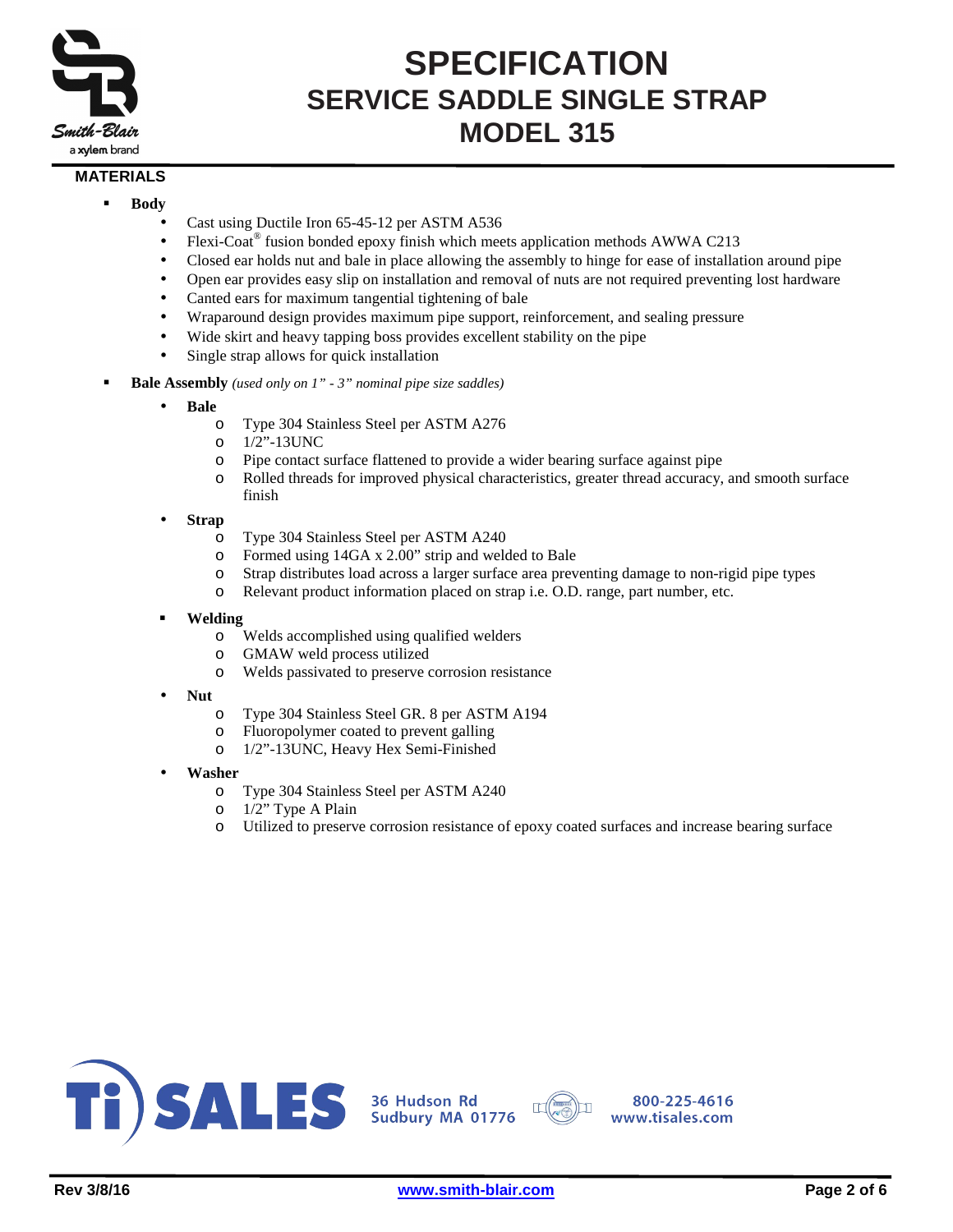

- **Strap Assembly** *(used only on 4" 12" nominal pipe size saddles)*
	- **Strap**
		- o Type 304 Stainless Steel per ASTM A240
		- o Formed using 14GA x 2.00" strip
		- o Strap distributes load across a larger surface area preventing damage to non-rigid pipe types
		- o Relevant product information placed on strap i.e. O.D. range, part number, etc.

#### • **Stud**

- o Type 304 Stainless Steel per ASTM A276
- $\degree$  Size: 4" 6" nominal pipe size = 5/8"-11UNC x 6.00" long, Stud welded to strap
	- $8" 14"$  nominal pipe size = 5/8"-11UNC x 7.00" long, Stud welded to strap
- o Rolled threads for improved physical characteristics, greater thread accuracy, and smooth surface finish

#### **Welding**

- o Welds accomplished using qualified welders
- o GMAW weld process utilized
- o Welds passivated to preserve corrosion resistance
- **Nut**
	- o Type 304 Stainless Steel GR. 8 per ASTM A194
	- o Fluoropolymer coated to prevent galling
	- o 5/8"-11UNC, Heavy Hex Semi-Finished

#### • **Washer**

- o Type 304 Stainless Steel per ASTM A240
- o 5/8" Type A Plain
- o Utilized to preserve corrosion resistance of epoxy coated surfaces and increase bearing surface

#### **Gasket**

- Nitrile (Buna-N) per ASTM D2000
- NSF/ANSI 61 and 372 certified
- Compounded to resist water, oil, natural gas, acids, alkalies, most (aliphatic) hydrocarbon fluids, and many other chemicals
- Temperature range: -20ºF to +180ºF
- TaperSeal™ hydro-mechanical lip enables the saddle to hold higher pressures with minimal nut torque
- Gasket is fully cemented in a cavity to hold it in place



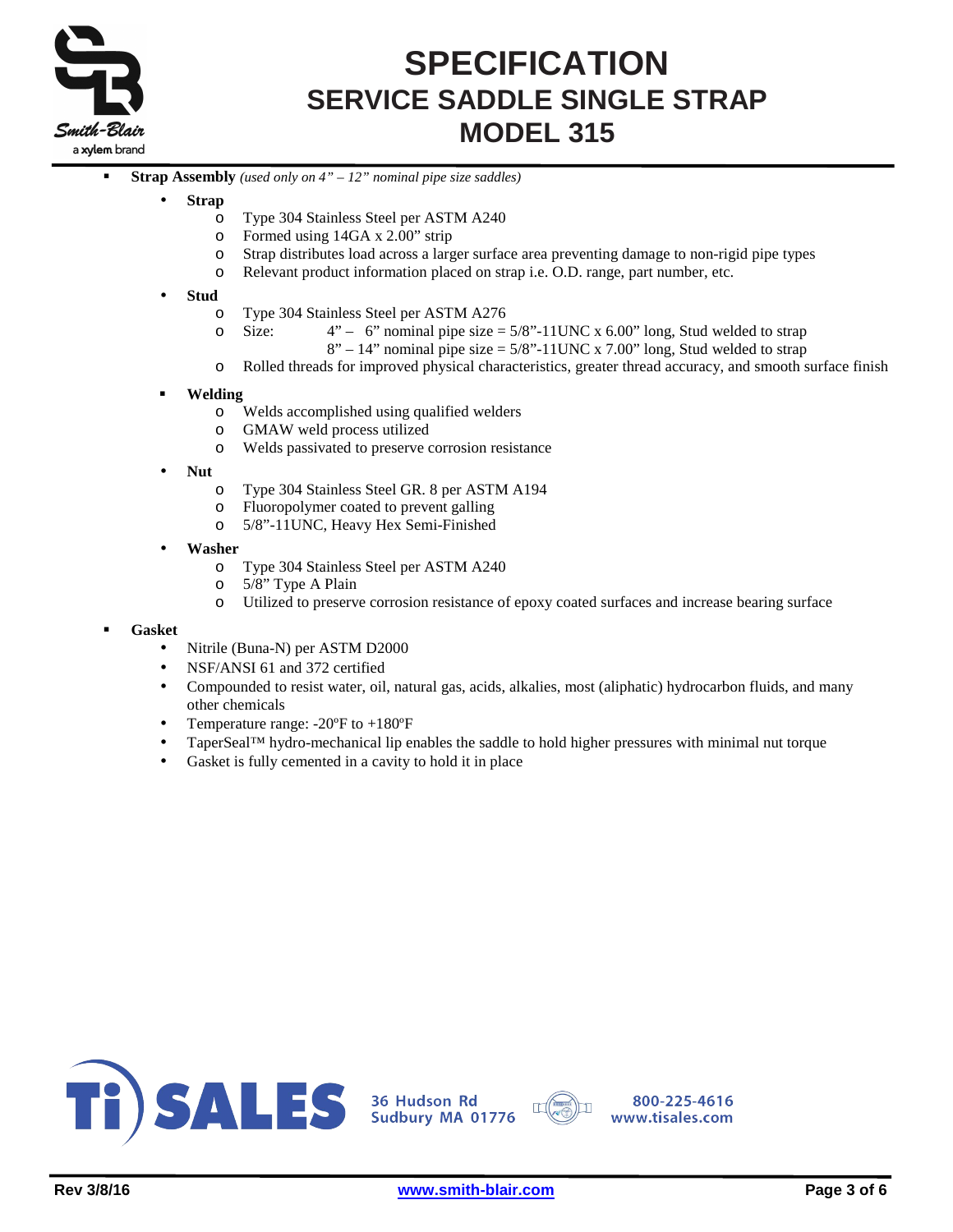

#### **LISTINGS**

- UL certified to NSF/ANSI 61 and 372
- Meets applicable AWWA C800 standards
- Certain sizes meet Uni-Bell PVC Pipe Associations "Handbook of PVC Pipe" and AWWA M23 Manual "PVC Pipe Design and Installation, when the fitting is ordered with the body properly sized to fit the PVC pipe.

### **OPTIONS**

- Type 316 Stainless Steel bale assembly with fluoropolymer coated nuts to prevent galling
- Type 316 Stainless Steel strap assembly with fluoropolymer coated nuts to prevent galling
- Alternative gasket material (e.g. Viton, EPDM, etc.)
- Anode connector

### **NOTES**

- These product specifications were correct at the time of publication and are subject to change without notice
- Flexi-Coat<sup>®</sup> is a registered trademark of Smith-Blair, Inc.
- Taperseal™ is a trademark of Smith-Blair, Inc.
- See the Smith-Blair® web site for part numbers and ordering information
- See the Smith-Blair<sup>®</sup> web site for warranty information
- See the Smith-Blair® web site for corrosion warnings



**30 Globe Ave, Texarkana, AR 71854 Ph: 870-773-5127 • Fax: 870-773-5212 Toll-Free Numbers: Ph: 800-643-9705 • Fax: 800-648-6792**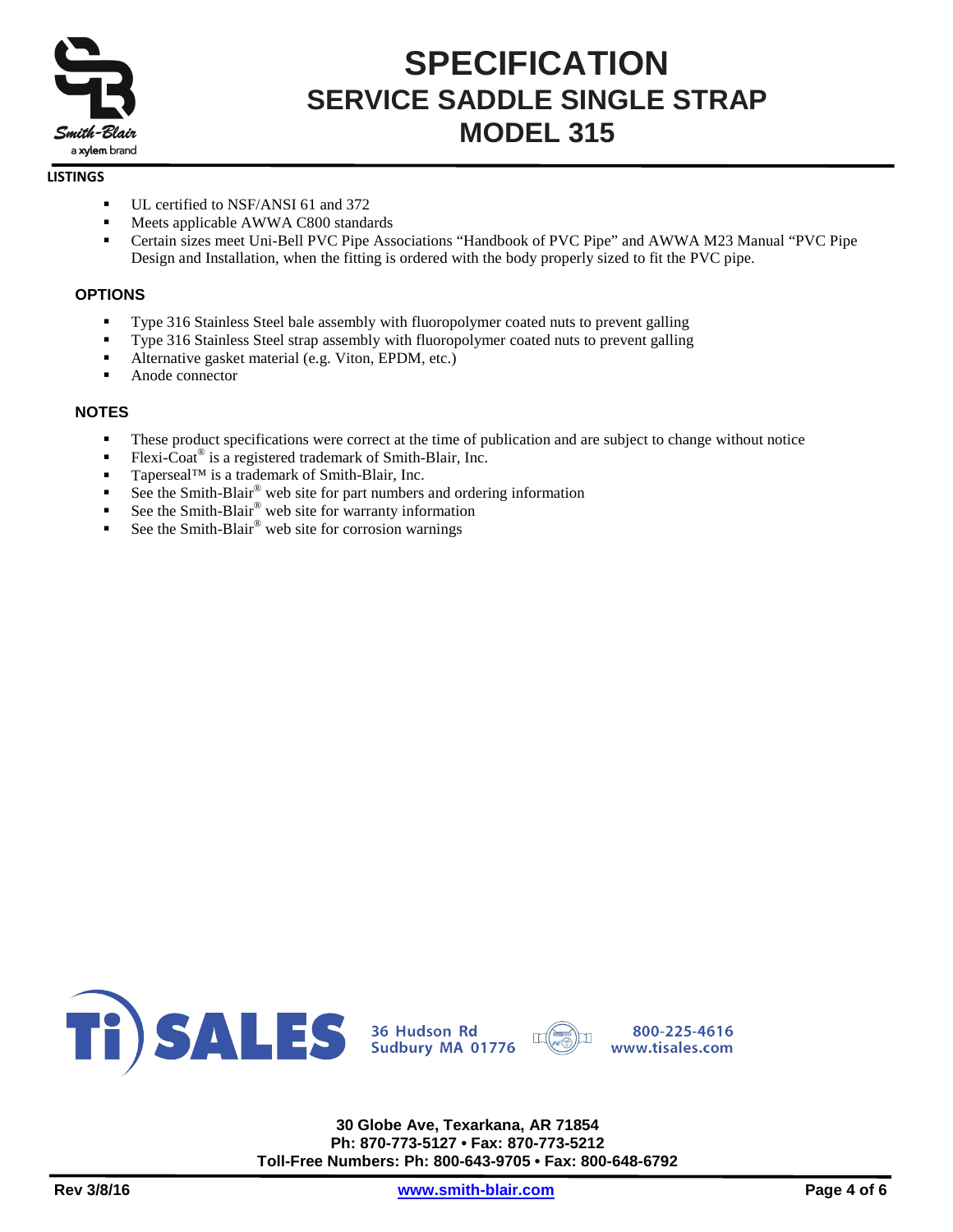

| NOMINAL<br>SIZE   | APPROX.<br>WT. (LB) | TAP<br>CODE          | ⋖            | ш                    |
|-------------------|---------------------|----------------------|--------------|----------------------|
|                   |                     | 19                   | 3.35         | $\frac{1}{\sqrt{2}}$ |
|                   |                     | 与                    | f,           | -                    |
|                   |                     | 19                   | 3.35         | $\tilde{\div}$       |
| $1.25 - 1.50$     |                     | $\overline{\square}$ | $\mathbf{I}$ |                      |
|                   | 2                   | 5 <sub>1</sub>       | 3.65         | $\frac{6}{1}$        |
| $\mathbf{\Omega}$ | $\mathbf{\Omega}$   | 与                    | 3.95         |                      |
|                   | 2                   | 19                   | 3.40         |                      |
| $2.25 - 2.50$     | ო                   | 与                    | 3.90         |                      |
| က                 | $\mathbf{\Omega}$   | 55                   | 3.40         |                      |
|                   | ო                   | 与                    | 3.85         |                      |
|                   |                     |                      |              |                      |